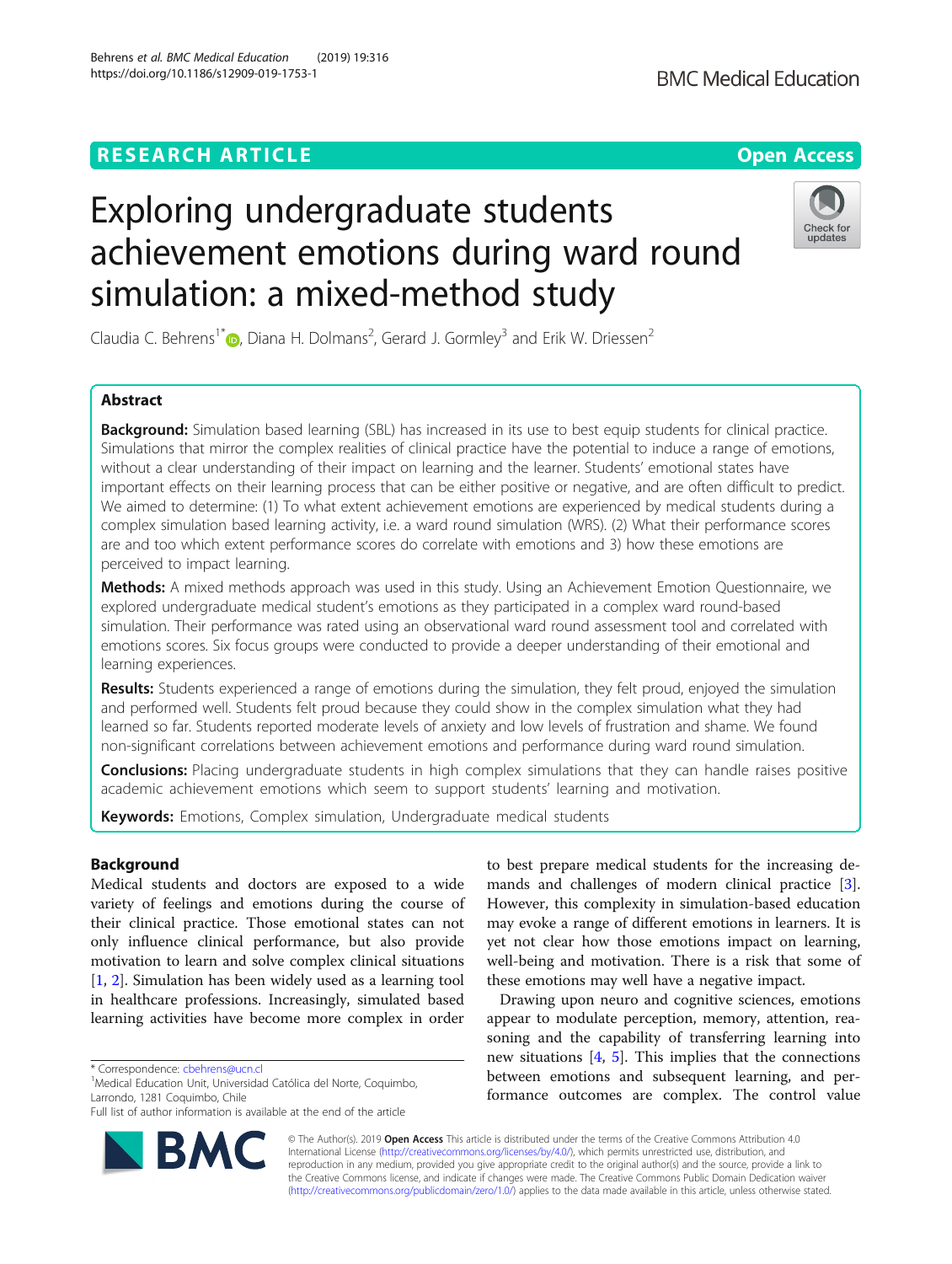theory of achievement emotions can help to understand the role of emotions in education [[6](#page-6-0)]. Achievement emotions are defined as "emotions tied directly to achievement activities or achievement outcomes". Control-value theory, groups achievement emotions by their valence (positive vs. negative), degree of activation (activating vs. deactivating) and object focus (activity vs. outcome). Using these dimensions, the theory proposes a three dimensional taxonomy of achievement emotions (Valance, activation and object) see Table 1. As example, boredom experienced during a dull simulation session would be considered a negative, deactivating, activity-related achievement emotion; whereas the pride associated with arriving at a correct diagnosis with a challenging patient presentation would be considered a positive, activating, outcome-related achievement emotion.

The control value theory explains the relation between achievement emotions and cognitive processes, as well as motivation. It points out that deactivating emotions may be more detrimental for learning due to the tendency to encourage disconnection from the learning activity [\[7](#page-6-0)].

Simulation based education has become more complex in order to prepare medical students for clinical practice, but it has the potential to provoke strong emotional states in medical students. Ward Round Simulation (WRS) has emerged, aiming to prepare students for ward round based activities.

Although there is a growing discussion concerning the importance of integrating emotional elements into simulation, particularly negative high arousal ones [\[8](#page-6-0), [9](#page-6-0)], there is little empirical evidence of the interplay between emotions, performance and learning. Most studies in this area have focused on anxiety and how emotions can influence cognitive load associated with the task. Mills et al. 2016 researched [\[10](#page-6-0)] the effect of social evaluation anxiety in performance during simulation-based scenarios, by manipulating the number of other people present with the student during the simulation. They found an association between anxiety and poor performance. Research conducted by Fraser et al. has focused on emotions and cognitive load. They showed that emotions increase cognitive load and reduce learning outcomes [[11](#page-6-0),

Table 1 A three dimensional taxonomy of achievement emotions (adapted of Pekrun and Stephens 2010)

|              | Positive (or pleasant)            |                       | Negative (or unpleasant)        |                                           |  |
|--------------|-----------------------------------|-----------------------|---------------------------------|-------------------------------------------|--|
| Object focus | Activating                        | Deactivating          | Activating                      | Deactivating                              |  |
| Activity     | Enjoyment                         | Relaxation            | Anxiety<br>Anger<br>Frustration | <b>Boredom</b>                            |  |
| Outcome      | Hope<br>Joy<br>Pride<br>Gratitude | Relief<br>Contentment | Anxiety<br>Anger<br>Shame       | Hopelessness<br>Sadness<br>Disappointment |  |

[12\]](#page-6-0). Other studies demonstrated that physical environment in complex simulation can be a source of stress and distraction, which can generate extraneous cognitive load for junior students and probably hinder learning [[13\]](#page-6-0). The conditions under which positive emotions facilitate or suppress learning are unclear, but it has been suggested that all emotions generate an extraneous cognitive load and thus the effect of positive emotions may depend upon their interactions with other sources of cognitive load [[12\]](#page-6-0).

Further research in this area is necessary to better understand the role of emotions during a complex simulation and how these emotions affect the learning process.

This study aims to determine (1) to what extent achievement emotions are experienced by medical students during a complex simulation based learning activity, i.e. a ward round simulation (WRS). (2) What their performance scores are and to which extent performance scores do correlate with emotions and 3) how these emotions are perceived to impact their learning.

## **Methods**

This study used an explanatory sequential mixed method design  $[14]$  in order to answer the research questions. The emotions experienced during the exercise were studied through the achievement emotions questionnaire (AEQ) Spanish version [\[15\]](#page-6-0) and students' performance in WRS were rated using the Postgraduate Ward Round Simulation assessment tool (PgWRS) [[16\]](#page-6-0). Focus groups were conducted to provide a deeper understanding of the role of these emotions on their learning process. The Reporting Guidelines for Health Care Simulation Research were used [\[17](#page-6-0)].

#### **Setting**

The study was carried out in the Clinical Simulation Center at Universidad Católica del Norte, Chile. The medical degree program lasts 7 years. Students start clinical practice in year 3.The last 2 years correspond to internships where students are enrolled in emergency ward round as part of their medical training. At this stage of training, students are expect to be able to clinically assess patients, provide a provisional diagnosis, determine a management plan and develop their ward based skills. Students have clinical exposure and simulation-based learning activities throughout the curriculum. Between 50 and 65 students annually enroll in the program.

#### Intervention

Each participant took part in an emergency ward round simulation. Characteristics of WRS consist of complex clinical scenarios situated in a simulated clinical ward that involves multiple elements such as managing more than one patient, interacting with relatives and other healthcare professionals, and dealing with multiple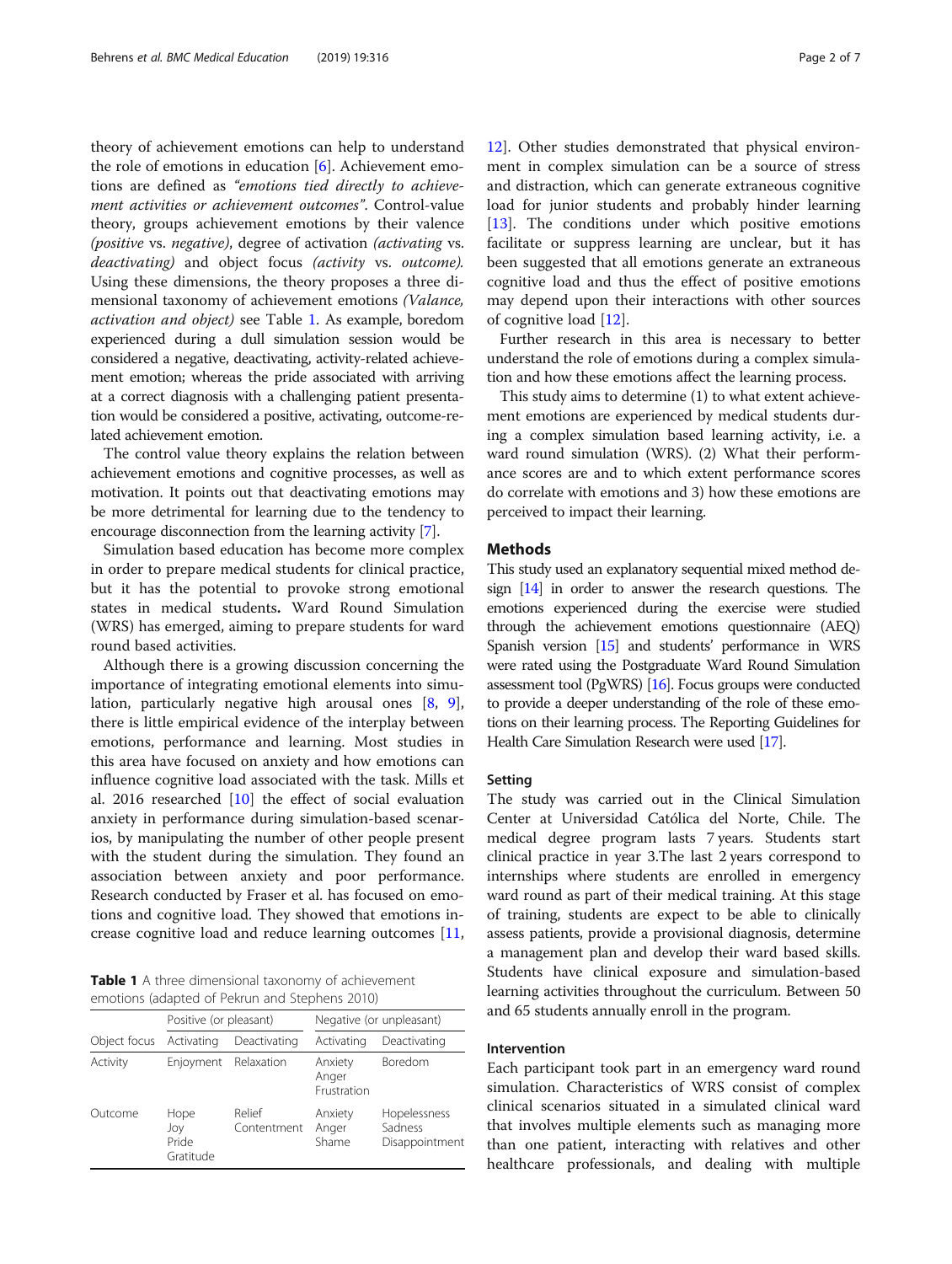competing tasks activities where interruptions and distractions occur [[3,](#page-6-0) [18](#page-6-0)–[20](#page-6-0)].

Briefing was conducted in order to orientate participants before the simulation. During the WRS, each participant was involved on a "hand over" exercise for 25 min followed by a 45 min debriefing using a "Debriefing with good judgment" approach [[21](#page-6-0)]. This approach utilizes a self-reflection process that helps students recognize and resolve clinical and behavioral dilemmas raised by the simulation itself and the instructor. This supports the participant to critically reflect on their emotions, actions and how they could modify future performance.

In this emergency simulated ward, participants had to attend 4 simulated patients, two of them were accompanied by relatives. Situations with different emotional grades into scenarios were promoted: 1) a patient being very grateful after being treated for a supraventricular tachycardia (a form of heart arrhythmia); 2) family conflict regarding the cardiorespiratory arrest (secondary to asphyxia) in an infant 3) an unconscious patient brought to the emergency room by a healthcare provider after a motor vehicle accident and 4) a patient who is having a miscarriage.

A qualified nurse was part of the scenarios as well as a doctor from the staff who received the patients at the change of shift after they were taken care by the participants. Each role player had to adhere to scenario scripts that guided their performance and roles in the scenarios. They were trained by one of the researchers (CP) who has experience in training simulated patients. During the briefing, each participant was asked to consider the activity as if it was their first day as a 'junior doctor' working in a clinical ward. The task was to gain an overview of the patients' cases, related patient files and patient medication charts. They had to define consultation goals, conduct the ward round and re-evaluate the patients' therapy.

#### Recruitment and sampling

For this study, all 6th year medical students ( $n = 55$ ) were invited by email to participate in the study. Students had some prior experience of simulation-based learning activities, but this was the first time they faced a WRS exercise.

This study received approval from the Research Ethics Committee of Universidad Católica del Norte (F.M: 82– 2017) and informed written consent was obtained from all the participants.

## Quantitative data collection and analysis Achievement emotions questionnaire (AEQ)

AEQ is a multidimensional self-report instrument developed to measure the emotions of students in academic situations and was used to identify students' achievement emotions before, during and after simulation [[22](#page-6-0)–[24\]](#page-6-0). The Spanish version [\[15](#page-6-0)] was applied immediately after debriefing (Additional file [1\)](#page-5-0). This questionnaire includes 68 items that measure eight emotions: enjoyment, hope, pride, anger, anxiety, shame, hopelessness, and boredom. Students rate their emotional experiences on a five point Likert scale from 'strongly disagree'  $(1)$  – 'strongly agree' (5). A score of 4 or higher was considered high/good, between 2 and 3 quite neutral and 2 or less, low.

## Postgraduate Ward round simulation assessment tool (PgWRS)

A validated Postgraduate Ward Round Simulation assessment tool (PgWRS) [\[3](#page-6-0), [16\]](#page-6-0) was used to rate participants' performances (Additional file [2\)](#page-5-0).

This tool assesses 9 domains: Task management, clinical skills, acutely ill patients, prescribing techniques, response to interruptions, written documentation, communication, health and safety and professionalism. For each domain, a five-point Likert scale was used to assess domain performance, ranging from '1' (very poor performance) to '5' (outstanding performance). Because of the length of the exercise, written documentation was not assessed. A score of 4 or higher was considered good performance, between 2 and 3 regular performance, need to improve and 2 or less, low performance.

All simulation sessions were video recorded. Video recordings were viewed by two independent raters who were experienced medical doctors and educators and have received training in using PgWRS. Thirty five out of fifty-three participants (66%) were scored by the second rater. Ratings of the two observers had a high correlation ( $r = 0.792$ ,  $p < 0.001$ ).

Descriptive statistics were calculated and AEQ scores were averaged. The Cronbach's alpha's of the Emotion indexes were calculated. Performance assessment scores were summarized and correlated with the AEQ scores using Pearson coefficient. SPSS version 23 was used for the calculations.

### Qualitative data collection and analysis: focus groups

After the simulation exercise, all participants took part in six different focus groups of 8–9 medical students. The focus groups were carried out in order to provide a deeper understanding of how medical students describe their emotional experiences during the WRS and the impact of these emotions on their learning. One author (CBP) facilitated the focus groups. Each focus group lasted between 35 and 45 min. Questions addressed students' emotions during simulation and the role of such emotions in their learning process. (The interview guide is available in Additional file [3](#page-5-0)). Focus group interviews were audio-recorded and transcribed verbatim.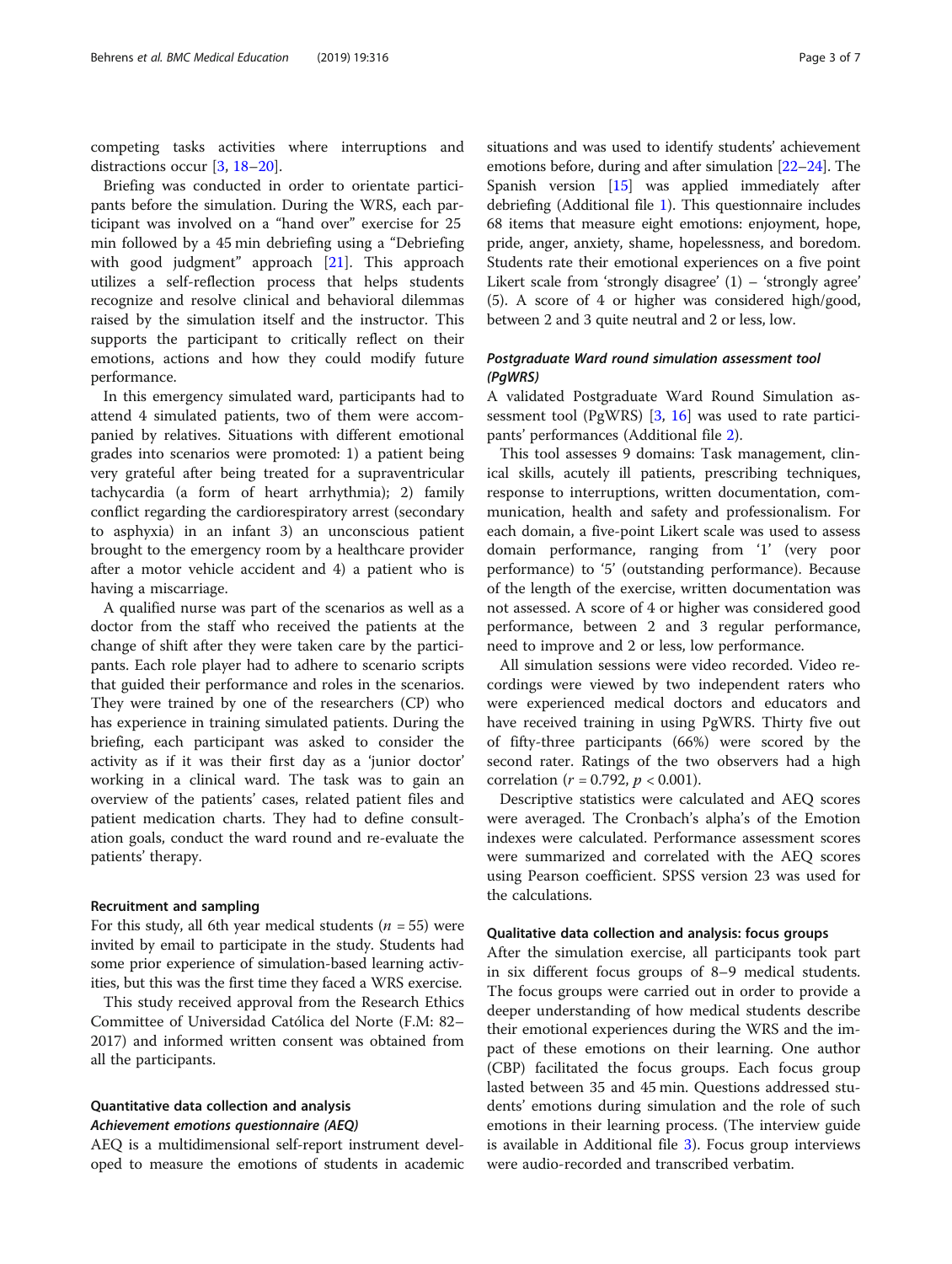Template analysis approach for the data analysis was used [\[25\]](#page-6-0). A succession of coding templates consisting of hierarchically structured themes was carried out and iteratively applied to the data. The themes were modified continuously as the analysis progressed. To start with, the research anticipated some themes to be identified in the analysis. One author and a research assistant independently coded 2 focus group transcripts. The research team discussed and reviewed the emergent themes based on importance and relevance to the study. Final agreement was achieved on themes. After the agreement, the initial coding template was developed and applied to all focus group transcripts. The research team met regularly during the study to discuss the analysis.

## Results

Fifty-three out of fifty-five subjects (96.4%) participated in the study, with an equal ratio of male to female trainees with a mean age of 23.8 years old.

#### Quantitative results

### Achievement emotions experienced by students

The positive emotions obtained the highest scores, being "enjoyment", "pride" and "hope" scored with a mean of 4.08 (SD = 0.59), 3.84 (SD = 0.75) and 3.57 (SD = 0.56) respectively; whereas negative emotions had neutral scores, being anxiety rated with 2.89 (SD = 0.77) and boredom with 1.09 (SD = 0.24), scale  $1-5$ . Table 2 provides an overview of the descriptive statistics with its frequency distribution of students' responses. Additional file [4](#page-5-0) provides the statistics for each item that composes the achievement emotions. There was no statistical differences between emotions before, during and after simulation. We, therefore, used the mean scores across the three measurement moments, a so called overall score. The reliability of overall scale was high  $(\alpha = 0.820)$ . However, those values for anger, hopelessness and boredom were lower due to the poor variance on students' responses for those emotions, as shown in Table 2.

## Students' performance

For the four patient scenarios, the overall score reached by participants had a mean of 4.26 out of  $5 (SD + 0.43)$ , being the pass score of 4. Its results per component are shown in Additional file [5](#page-5-0). The best domain-specific learning outcomes that were attained were "communication with colleagues" with a mean of  $4.58 + 0.63$ , "communication with patients/relatives" with 4.58 + 0.71; whereas the lowest outcome was "prescribing techniques" with 3.92 + 0.87.

All achievement emotions measured by the questionnaire had statistically non-significant correlations with performance (see Table [3\)](#page-4-0).

#### Qualitative results

Three major themes emerged from the analysis. Feelings of enjoyment and pride during the experience motivated further study because appropriate clinical outcomes were perceived as a reward to their effort and encouraged further study. Furthermore, students mentioned that anxiety during the exercise could potentially be beneficial for their learning because it made them aware of their learning needs. Negative emotions as frustration and shame were seen as detrimental for their learning because these affect their self-esteem and reduce motivation for studying.

#### 'Pride in my learning'

Participants reported a range of positive emotions during the simulation. Feelings of pride, satisfaction and happiness were the most common after patients responded positively to their intervention. Students felt proud and enjoyed it because they could show what they have learned. Those emotions generated a suitable condition for learning and it promoted discussion during debriefing.

"Satisfaction of my performance, encourages me to study even more, because I am seeing good results" (Student #51)

| <b>Table 2</b> Frequency distribution of achievement emotions experienced by participants in ward round simulation exercise ( $N = 53$ ) |          |          |          |          |          |                 |           |      |  |
|------------------------------------------------------------------------------------------------------------------------------------------|----------|----------|----------|----------|----------|-----------------|-----------|------|--|
|                                                                                                                                          | Score 1% | Score 2% | Score 3% | Score 4% | Score 5% | Overall $(1-5)$ | <b>SD</b> | α    |  |
| Enjoyment                                                                                                                                | 0        |          | 15,1     | 52,8     | 32       | 4.08            | 0.59      | 0.76 |  |
| Hope                                                                                                                                     |          | 3,8      | 45,3     | 45,3     | 5.7      | 3.57            | 0.56      | 0.72 |  |
| Pride                                                                                                                                    |          | 5,7      | 18,9     | 56,5     | 19       | 3.84            | 0.75      | 0.81 |  |
| Anger                                                                                                                                    | 83       | 13.2     | 3,77     | 0        | $\Omega$ | 1.29            | 0.38      | 0.51 |  |
| Anxiety                                                                                                                                  | 3,8      | 22,6     | 47,2     | 24,5     | 1.9      | 2.98            | 0.77      | 0.86 |  |
| Shame                                                                                                                                    | 32       | 43,4     | 18,9     | 5,68     | $\Omega$ | 1.97            | 0.84      | 0.88 |  |
| Hopelessness                                                                                                                             | 79       | 20.8     |          | $\Omega$ | $\Omega$ | 1.22            | 0.30      | 0.62 |  |

Boredom 89 11,3 0 0 0 1.09 0.24 0.62

Table 2 Frequency distribution of achievement emotions experienced by participants in ward round simulation exercise (N = 53)

Scores values expressed as percentage, overall as mean + SD and Cronbach alpha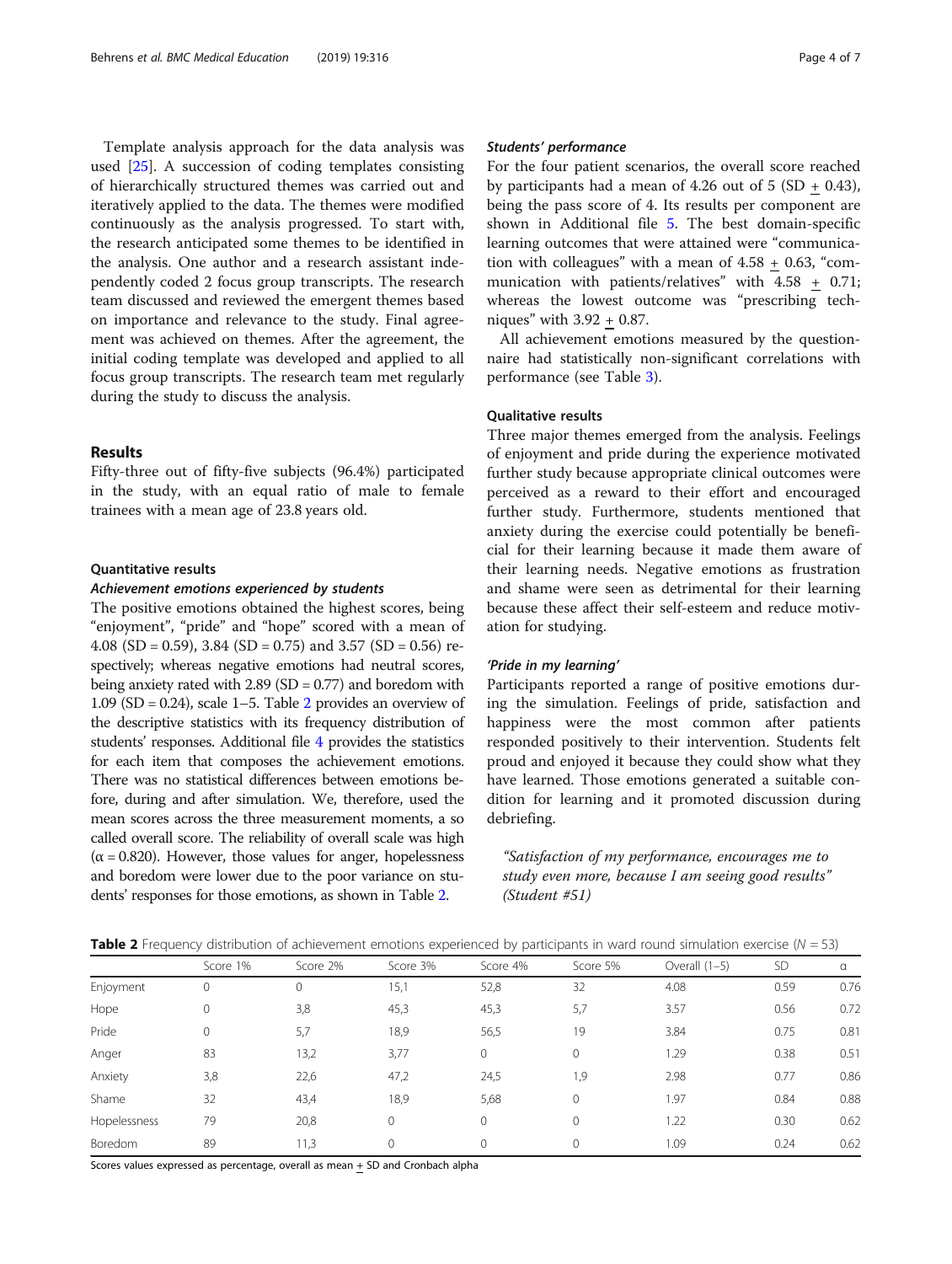<span id="page-4-0"></span>Table 3 Correlation between WRS performance scores and Achievement emotions experienced by participants ( $N = 53$ )

|              | Pearson Coefficient | p value |
|--------------|---------------------|---------|
| Enjoyment    | $-0.108$            | 0.441   |
| Hope         | 0.044               | 0.756   |
| Pride        | $-0.013$            | 0.927   |
| Anger        | $-0.254$            | 0.067   |
| Anxiety      | $-0.227$            | 0.102   |
| Shame        | $-0.196$            | 0.159   |
| Hopelessness | $-0.223$            | 0.108   |
| Boredom      | $-0.244$            | 0.079   |

Coefficient of correlation Pearson

"It was great when the patient's blood pressure started to rise, I felt so motivated and happy … .I realized that I have important concepts about how to manage critical patients" (Student #31).

#### 'Worrying to get better'

Most participants reported moderate degrees of anxiety before and during the exercise due to the fear of not performing well and the uncertainty of what would occur during the simulation. Making decisions during emergency situations was new and challenging for the students. However, the moderate anxiety levels experienced by them and their worries about being insufficiently prepared was considered by the participants as a positive promoter of learning. It reminded them the necessity to be better prepared to face emergency situations and the need to adopt a deep approach for study.

"I do not like to feel nervous and anxious because that reflects that I did not study enough, it makes me feel insecure in my decision making. So, for the next one, I will have to study harder to feel that I am doing it well." (Student #24)

"The frustration that I felt because I could not manage the patient will make me study a lot, not only for the assessment, this can't happen again." (Student #5)

## 'Well ... that didn't go well!'

Shame and frustration were negative emotions experienced by participants during and after simulation. Those negative feelings appeared after failing to manage adequately life-threatening conditions. They reported that feeling frustrated and embarrassed negatively impacted learning because it reduced their interest and motivation for studying. Those negative emotions impacted the performance during the simulation and induced to make wrong decisions. Finally, these emotions affected their self-esteem.

"The negative emotions do not permit me to remember anything. I felt very anxious and frustrated during the exercise. Probably I will not remember anything that we talked about tomorrow because I am sad, disappointed and this affects my self-esteem … . I usually study a lot!..." (Student #8)

A small group of participants experienced shame during the simulation, which seemed to be a strong external motivation for learning. They referred that these unpleasant feelings makes them study harder in order to not experience it again and demonstrate their clinical skills in a new scenario.

## **Discussion**

In this study, students, who performed well in a ward round simulation, experienced mainly positive academic emotions. Although previous studies have reported deficiencies in ward round skills in undergraduate medical students [[3](#page-6-0), [19,](#page-6-0) [26](#page-6-0)–[28\]](#page-6-0), the performance scores in this study were high. The high performance in this group of students could explain that the positive emotion scores were higher in comparison with negative emotions during the simulation. Moreover, the high performance scores possibly caused a ceiling effect, i.e. the performance scores did not correlate with the scores on the achievement emotions questionnaire.

Our qualitative data supports theoretical assumptions of the control value theory [[29\]](#page-6-0) about how emotions perceived by students can influence performance in simulation settings. The data suggests that positive emotions as pride, enjoyment and hope create a suitable condition for learning, leading to great interest and encouraging further study. Those emotions can be considered as positive, activating and outcomes-related achievement emotions.

Negative emotions such as anxiety, shame and frustration were also found. Although these scores were quite neutral or low, qualitative data suggested that these could bring different consequences for learning. In this context, they can act as either as a promoter or inhibitor of learning. Moderate feelings of anxiety, although negative, were perceived to have a positive effect on learning, because students felt they needed to prepare better and encouraged further study. This implies that moderate feelings of anxiety may act as a positive promoter of learning instead of a negative drive as specified according to the control value theory [[6\]](#page-6-0). Nevertheless, it might be possible that a high level of anxiety might have negative effects on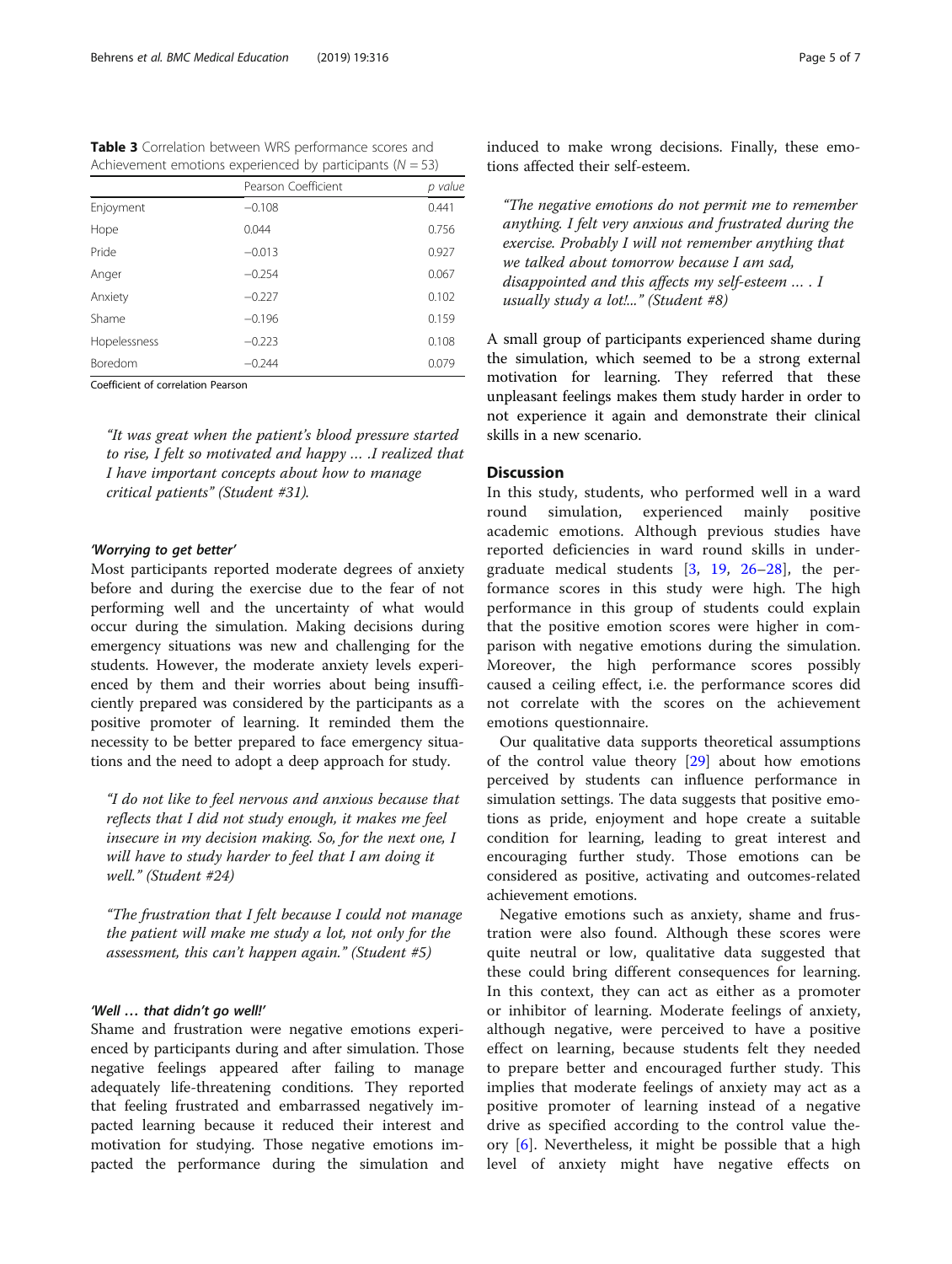<span id="page-5-0"></span>learning. Feeling of frustration and shame, although, they scored rather low, were perceived to reduce students' interest and motivation for studying, hampered their decision making process and negatively affected their self-esteem. These latter findings are consistent with the academic achievement emotions literature where negative emotions are associated to poor intrinsic motivation, the use of superficial processing strategies and reduced interest for learning [[5,](#page-6-0) [23](#page-6-0), [29\]](#page-6-0). Notwithstanding, for a group of students, shame is considered as a strong external motivation for studying which is concordant with theoretical researches in emotions and performance [[29](#page-6-0)].

## Limitations

This study had several limitations. The study was conducted in a single center and we used a single intervention which makes that we have to be careful with generalizing our results to other contexts. A long-term follow up would have provided us with more information about the impact of the emotions experienced during the simulations. Another limitation is that we studied perceived influence of emotions on study behavior and motivation, and not the actual impact. A potential limitation was a possible selection bias, because participants were self-selected volunteers. However, 96.4% of the students cohort participated in the study. More research is needed to explore the relationship between emotions and learning in less experienced cohort of students.

## Conclusions

Placing students in high complex simulations in which they perform well raises positive academic achievement emotions from the students' perceptions, such as enjoyment and pride and moderate negative academic achievement emotions, such as anxiety. The positive emotions of pride and enjoyment were perceived by students as a positive drive for learning. The same holds for a moderate level of anxiety, given that it makes students realize they need to prepare better for dealing with these complex problems. Shame, which scored rather low, was perceived to be detrimental for learning, because it is perceived to negatively impact students' self-esteem. Emotions did not correlate significantly with performance, probably because students had a high performance score.

These results highlight the importance of incorporating emotions in instructional design of complex simulation based learning activities, which is suitable to implement in undergraduate curriculum in order to optimize student's learning process.

## Additional files

[Additional file 1:](https://doi.org/10.1186/s12909-019-1753-1) Achievement emotions questionnaire in Spanish version, which was used to collect quantitative data about emotions. English version is also included. (DOCX 34 kb)

[Additional file 2:](https://doi.org/10.1186/s12909-019-1753-1) Postgraduate Ward round simulation assessment tool, which was used to rate students' performance. (DOCX 15 kb)

[Additional file 3:](https://doi.org/10.1186/s12909-019-1753-1) Focus group quide, which was used to collect qualitative data. (DOCX 15 kb)

[Additional file 4:](https://doi.org/10.1186/s12909-019-1753-1) Achievement Emotions Questionnaire results by scale and items (DOCX 20 kb)

[Additional file 5:](https://doi.org/10.1186/s12909-019-1753-1) Ward round simulation score (PgWRE) results, with individual components (DOCX 15 kb)

#### Abbreviations

AEQ: Achievement Emotions Questionnaire; PgWRS: Postgraduate Ward Round Simulation; SBL: Simulation based learning; WRS: Ward Round Simulation

#### Acknowledgements

We thank all our students who participated in the present study.

#### Authors' contributions

CB were involved in designing the study, collected the date, conducted the data analysis, interpretation of results and wrote the final draft of the manuscript. DD, GG and ED contributed to the design of the study, supervised the interpretation of results and edited the final draft of the manuscript. All authors read and approved the final version of the manuscript and they all agreed to be accountable for all aspects of the work.

#### Authors' information

Claudia Behrens, M.D., M. Med, is Director of Simulation Center at Universidad Católica del Norte, Chile. Her special interest is learning in simulation. <https://orcid.org/0000-0001-9859-7295>

Diana Dolmans, PhD, is Professor at the School of Health Professions Education (SHE) Maastricht University in The Netherlands. Her special interest relates to teaching and learning in innovative learning environments. Gerard Gormley, M. D, PhD, is a Professor in the Centre for Medical Education, Queen's University, Belfast, Northern Ireland. He has a special interest in complexity in simulation based learning and social cultural processes in summative clinical assessments.

Erik Driessen, PhD, is Professor of Medical Education at the Department of Education and Research, Faculty of Health Medicine and Life sciences, Maastricht University in the Netherlands. His area of expertise lies in learning and assessment in the workplace. <https://orcid.org/0000-0001-8115-261X>

#### Funding

The authors report no financial support from any company/government/ private foundation in this study. This study did not require additional funding.

#### Availability of data and materials

The datasets used and/or analyzed during the current study are available from the corresponding author on reasonable request.

#### Ethics approval and consent to participate

This study received approval from the Research Ethics Committee of Universidad Católica del Norte (F.M: 82–2017). Researchers were not directly involved with students' training during the conducting of the research.

#### Consent for publication

Not applicable.

#### Competing interests

The authors declare that they have no competing interests.

#### Author details

<sup>1</sup>Medical Education Unit, Universidad Católica del Norte, Coquimbo Larrondo, 1281 Coquimbo, Chile. <sup>2</sup>School of Health Professions Education